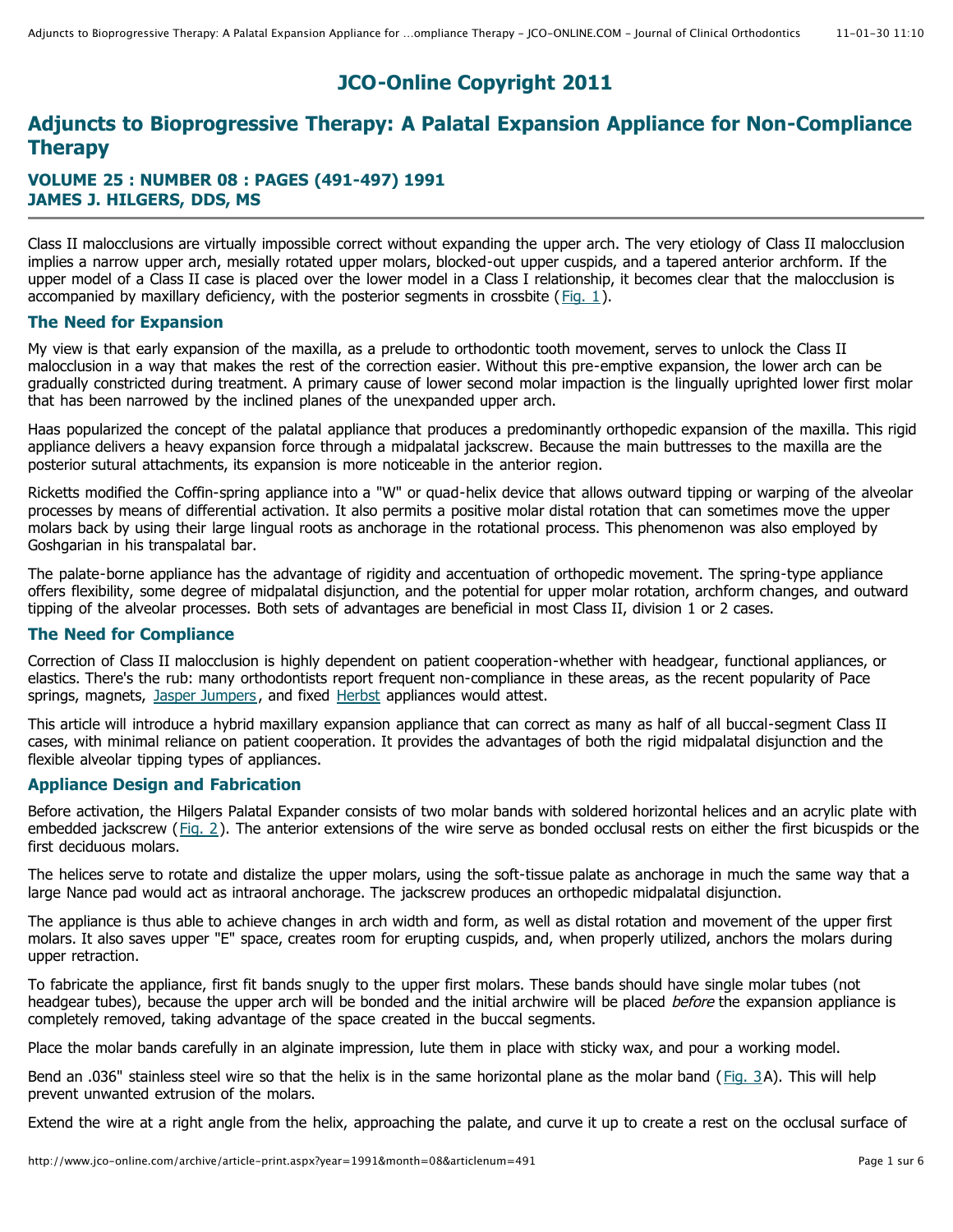either the first bicuspid or the first deciduous molar ( $Fig. 3B$ ). Make sure that the wire extending out of the acrylic up to the bicuspid is at least 2mm away from the palate, to avoid tissue impingement when the screw is activated. Flatten the occlusal rest slightly with a heatless stone.

Solder the mesial extension of the helix to the mesiolingual portion of the molar band. Thin the solder at the contact point to prevent interference with the adjacent tooth as the molar rotates (Fig. 3C).

Add the acrylic and jackscrew. Round the edges of the acrylic, keeping it several millimeters away from the easily compressed lingual cuff of tissue around the buccal teeth.

#### **Appliance Preactivation**

Three basic movements will assure proper preactivation of the appliance for molar rotation and distal movement.

First, use a headgear plier to twist the molar bands distally around the horizontal helices, incorporating approximately twice the amount of rotation needed (Fig. 4A). When the appliance is cemented, about half of this rotation will be lost because of spring compression.

Second, constrict the molar bands with the plier, placing a lingual bend in the vertical portion of the wire that extends out of the acrylic (Fig. 4B). This ensures that the molar rotation will occur around the long axis of the tooth, without overexpansion. Otherwise the molars may be moved into buccal crossbite before midpalatal disjunction can be achieved. To compensate for tipping, flatten the helices back to horizontal.

Third, to make sure that the occlusal rests fit into the fossae of the anterior teeth, hold the rotation loop with the headgear plier and bend the appliance slightly palatally to place a minor tipback force on the molars ( $Fig. 4C$ ). This activation may seem inconsequential, but I have found that without it, once the appliance is cemented to the molars, the anterior portion will not touch the palate and the occlusal rests will no longer fit into the fossae of the bicuspids.

For an indication of the amount of molar rotation and distal movement to be expected, place the preactivated appliance over the working model (Fig. 4D).

Before cementing the appliance in place, remove small amounts of acrylic from the corners to avoid tissue impingement as expansion occurs (Fig. 5). As with any palatal appliance, it is crucial for patient comfort that the acrylic portions be rounded and smoothed.

#### **Appliance Placement and Activation**

Place cement in the molar bands and seat the appliance one molar at a time. As soon as the initial band has been seated, the preactivated molar rotation will cause the appliance to drop back into the soft palate ( Fig. 6A). Stabilize the appliance with a finger and bring it forward immediately to prevent the gag reflex.

With the appliance in its correct palatal position, compress the opposite molar band and fit it loosely over the tooth (Fig. 6B). The key is to get the appliance approximately in place without taking out the preactivation. After initial placement, seat each molar band in its final position with a band driver or band biter.

Etch the bicuspids, and use a syringe to place a small amount of adhesive over the occlusal rests, bonding them into the fossae ( Fig. 6C).

Smooth out the adhesive with a sealant mix on a foam mini-sponge (Fig. 6D). Although banding the appliance to the bicuspids (or first deciduous molars) would make it more rigid, it would be virtually impossible to cement four bands at once.

Because this is a much more active expansion appliance than the rigid, fixed type, the activation of the screw should proceed slowly to minimize patient discomfort and tissue impingement. There will be some initial tenderness due to the molar rotation, so the patient should be told to begin activation when comfortable with the appliance (about five days after cementation). Then the patient should activate the jackscrew one-quarter turn every other day, and should be seen again in two weeks.

The appliance is reactivated until the lingual cusps of the upper buccal segments sit at the top of the buccal incline of the lower buccal segments. It is then stabilized for three months while space is gathered in the buccal segments. The midpalatal jackscrew activation greatly enhances distal movement of the upper molars, especially when they are being moved back against erupting second molars.

#### **Gathering Space in the Buccal Segments**

Expansion of the maxilla and rotation of the molars will produce large amounts of space in the buccal segments. If the molars were severely rotated before treatment, it would not be unusual to see a total space gain of 5mm per side ( Fig. 7).

Rather than simply removing the appliance and allowing the molars to drift forward again, it is quite beneficial to consolidate the space distally during the three-month stabilization period. This is done by stabilizing the jackscrew and then severing the wires to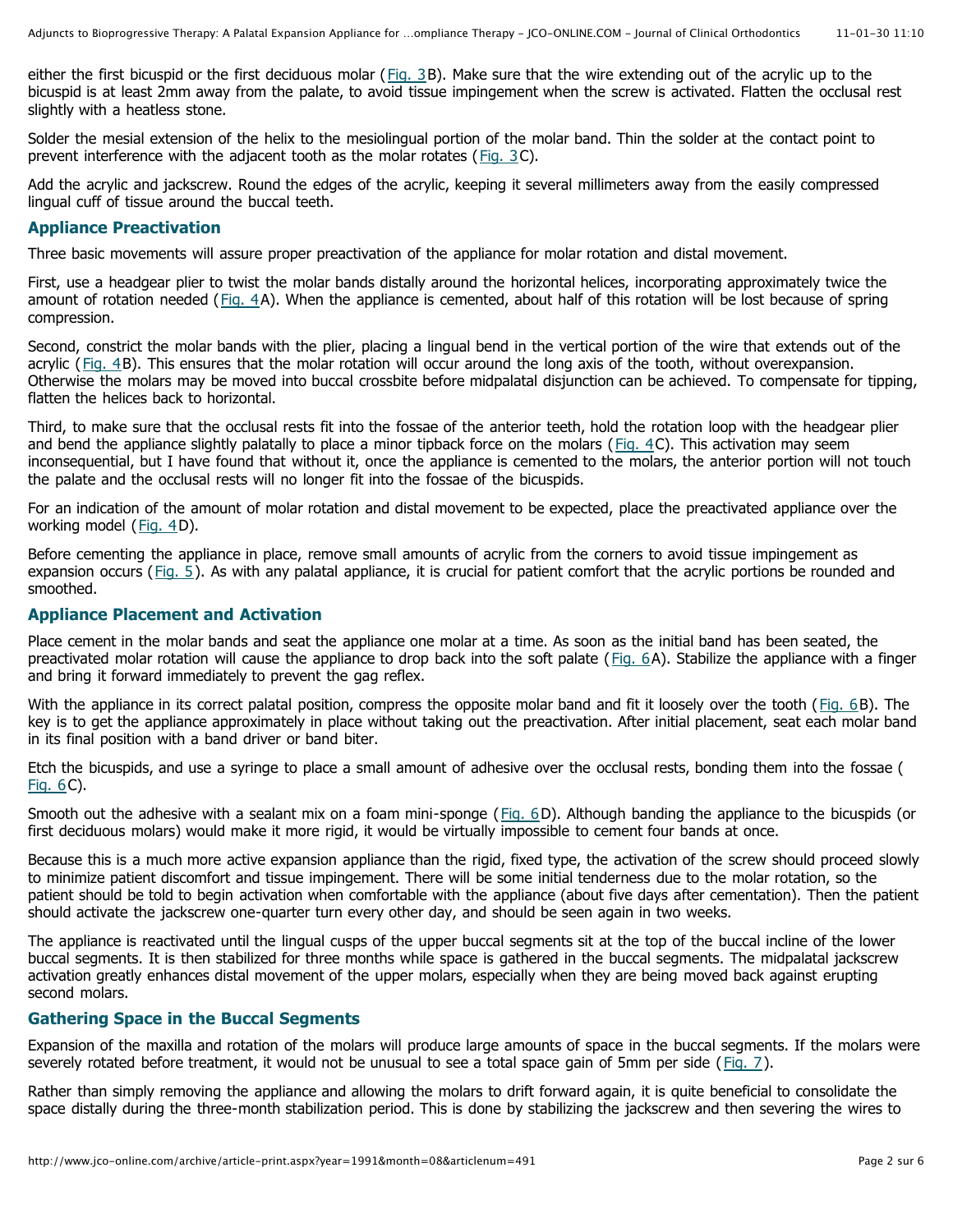the bicuspids (Fig. 8A). The acrylic plate acts as an intraoral anchorage unit against which the buccal segments can be retracted.

A heavy-wire cutter or a high-speed bur can be used to sever the wire. It is more comfortable for the patient if the adhesive is removed from the bicuspid and the palatal portion of the wire is lifted slightly with a scaler before the wire is cut.

The upper arch is then completely bonded with brackets, and the buccal segments are retracted to the molars with elastic chain or, if the upper incisors are impinging on the lower incisors in a deep bite, with push-coil springs. This approach has the added advantages of advancing the upper incisors, freeing the lower arch for banding, and creating adequate space for erupting upper cuspids  $(Fiq. 8B)$ .

After the three-month stabilization period, remove the appliance, reband the molars, and continue with fixed appliance treatment.

#### **Conclusion**

The Hilgers Palatal Expander is a hybrid appliance that uses the best features of the flexible quad-helix, the rigid palatal Nance button, and the rigid midpalatal disjunction appliance. It has proven especially effective in the treatment of Class II malocclusion with concomitant maxillary deficiency.

The appliance can orthopedically expand the maxilla, change archform, rotate and distalize the upper first molars, create room for erupting cuspids, gather space in the upper buccal segments, and unlock the anterior occlusion--all without relying on patient compliance.

### **Figures**



**Fig. 1** A. Models in Class II position (patient centric). B. When upper model is moved to Class I relationship with lower model, maxillary deflciency and crossbite are apparent. C. Lower arch is constricted by lingual tipping of upper buccal segments in Class II malocclusion.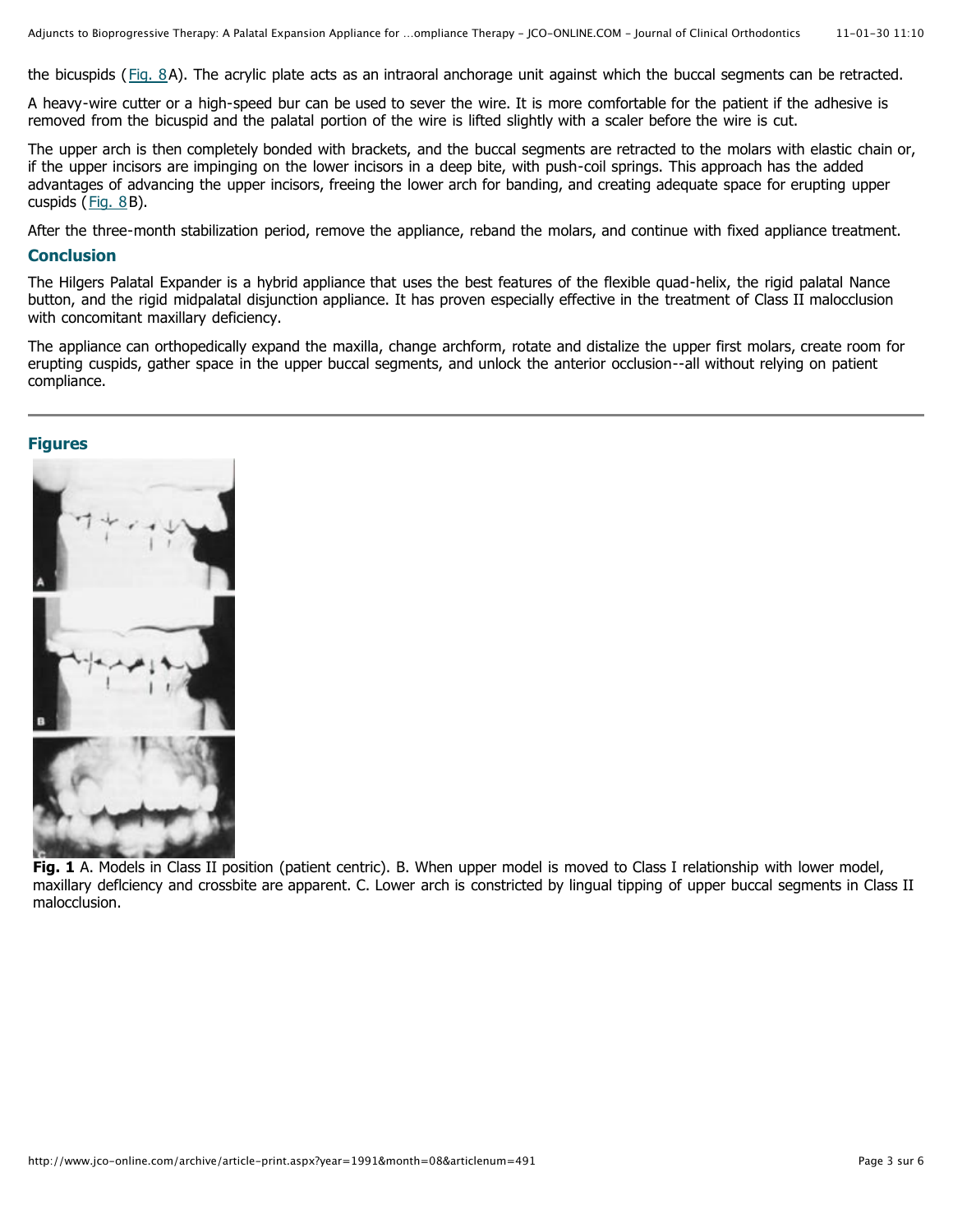

**Fig. 2** Hilgers Palatal Expander.



**Fig. 3** Appliance fabrication. A. Horizontal helices bent from .036" stainless steel wire and soldered to mesial of molar bands. B. Wire extending anteriorly from acrylic is curved up to form occlusal rest on first bicuspid or deciduous molar, keeping wire at least 2mm away from palate. C. Solder joint is thinned at mesial contact point to prevent rotational interference.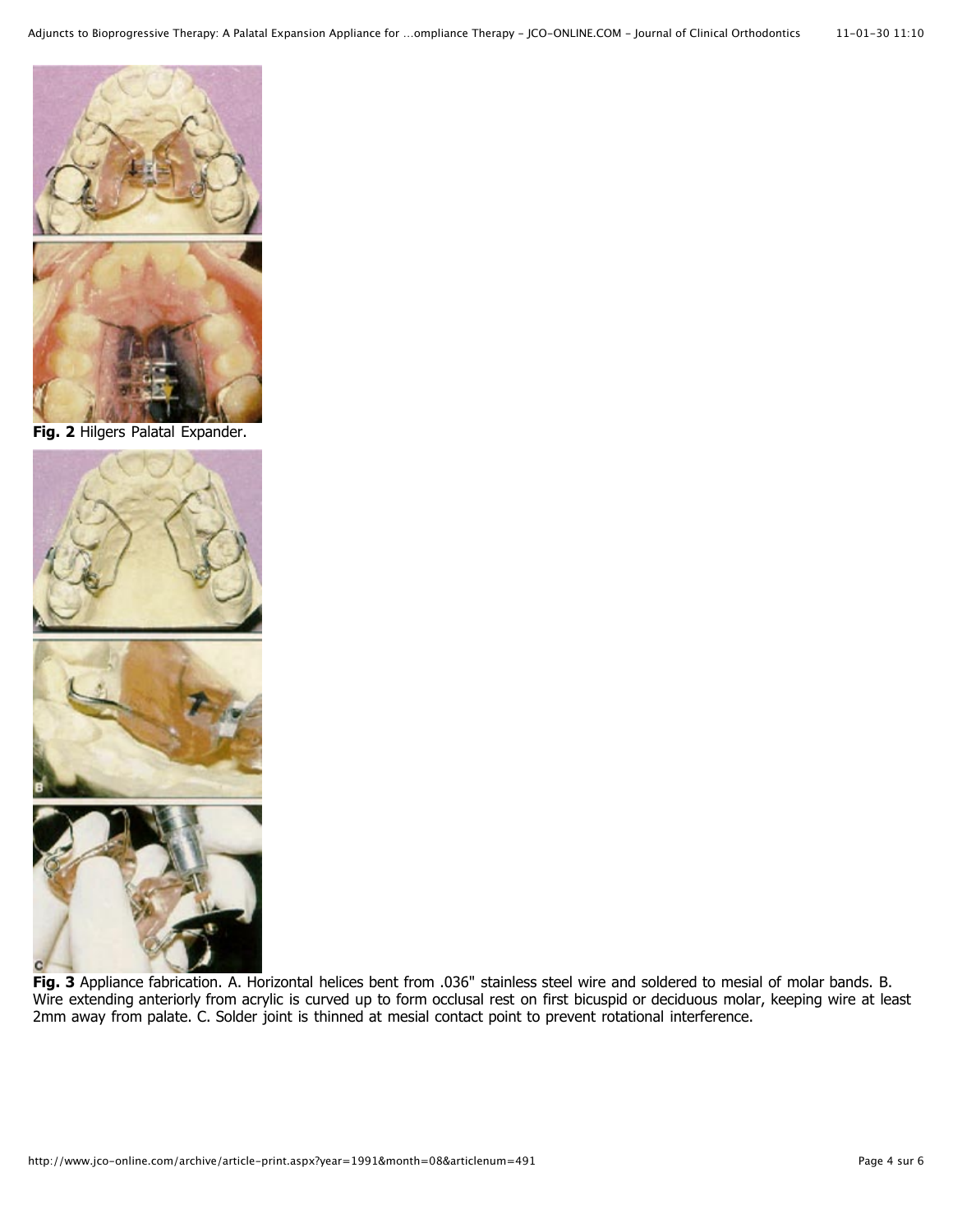

**Fig. 4** Preactivation steps. A. Headgear plier engaged at mesial upper molar solder joint. Band is twisted distally around helix to incorporate twice the amount of rotation needed. B. Plier placed on vertical portion of wire directly below helix and twisted lingually to constrict molar band. C. Helix held with plier and appliance bent slightly palatally to place minor tipback force on molar band. D. Preactivated appliance checked against working model to anticipate molar rotation and distal movement.



**Fig. 5** Small amount of acrylic removed from four corners of appliance on palatal side to keep acrylic away from compressible tissue. All acrylic should be rounded and smoothed for patient comfort.



**Fig. 6** Appliance cementation. A. As soon as initial molar band is seated passively, remainder of appliance drops toward soft palate. B. Clinician must quickly move opposite molar band into position. C. Occlusal rest bonded into fossa of first bicuspid. D. Adhesive smoothed with sealant mix on foam mini-sponge.